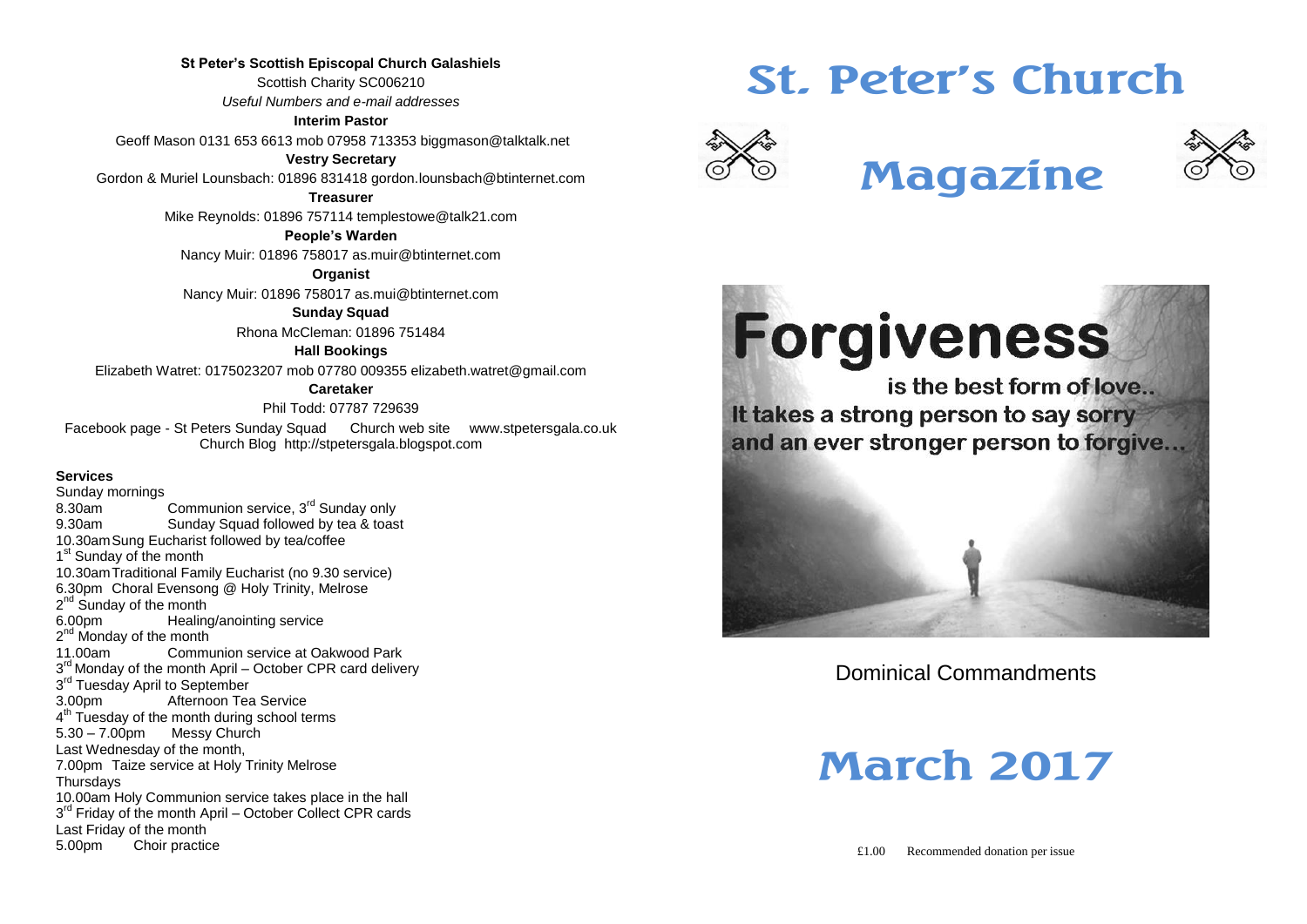#### **Shared Leadership Team**

| ☎ 755480 | maryandal@tiscali.co.uk       |
|----------|-------------------------------|
| ☎ 751694 | smstcg1945@gmail.com          |
| ☎ 757429 | karenellishome@hotmail.co.uk  |
| ☎ 850556 | john.maltman@forthports.co.uk |
| ☎ 758017 | as.muir@btinternet.com        |
|          |                               |

#### **Church Diary March 2017**

| Thurs 2 <sup>nd</sup>     | 10.00am Communion                                  |
|---------------------------|----------------------------------------------------|
| Fri $3rd$                 | 3.00pm World Day of Prayer service at Our Lady and |
|                           | St Andrew's church                                 |
| Sun 5 <sup>th</sup>       | 10.30am Family service                             |
| Tues 7 <sup>th</sup>      | 7.30pm Vestry meeting                              |
| Thurs 9 <sup>th</sup>     | 10.00am Communion                                  |
| Sat 11 <sup>th</sup>      | Diocesan Synod @ St Paul's & St George's           |
| Sun 12 <sup>th</sup>      | 9.30am Sunday Squad followed by juice & toast      |
|                           | 10.30am Sung Eucharist Rev Bill Elliot             |
|                           | 6.00pm Healing service                             |
| Mon 13 <sup>th</sup>      | 11.00am Communion, Oakwood Park                    |
| Thurs 16 <sup>th</sup>    | 10.00am Communion                                  |
| Sun $19th$                | 8.30 Holy Communion                                |
|                           | 9.30am Sunday Squad followed by juice & toast      |
|                           | 10.30am Sung Eucharist followed by coffee & chat   |
| Mon 20 <sup>th</sup>      | 7.00pm Bottletop sort                              |
| Thurs 23rd                | 10.00am Communion                                  |
| Sun 26 <sup>th</sup>      | <b>Mothering Sunday</b>                            |
|                           | 9.30am Sunday Squad followed by juice & toast      |
|                           | 10.30am Sung Eucharist Rev Duncan McCosh           |
| Tues 28 <sup>th</sup>     | 5.30pm Messy Church                                |
| Thurs 30 <sup>th</sup>    | 10.00am Communion                                  |
| Fri $31st$                | 5.00pm choir practice                              |
| Sun 2 <sup>nd</sup> April | 10.30am Family Service followed by coffee & chat   |

#### **GREAT TRUTHS LITTLE CHILDREN HAVE LEARNED:**

1) No matter how hard you try, you can't baptize cats.

2) When your Mum is mad at your Dad, don't let her brush your hair.

3) If your sister hits you, don't hit her back. They always catch the second person.

4) You can't trust dogs to watch your food.

5) The best place to be when you're sad is Grandma's lap.

#### **History of the Scottish Episcopal Church**

From Wikipedia, the free encyclopedia

The history of the [Scottish Episcopal Church](https://en.wikipedia.org/wiki/Scottish_Episcopal_Church) is traced by the church to ancient times. The Church today is a [Christian](https://en.wikipedia.org/wiki/Christian) denomination in [Scotland](https://en.wikipedia.org/wiki/Scotland) and a member of the [Anglican Communion.](https://en.wikipedia.org/wiki/Anglican_Communion) It has enjoyed a distinct identity and is neither Roman nor English. It is therefore not a Daughter Church in the Anglican Communion.

#### **Origins of Christianity in Scotland**

[Saint Ninian](https://en.wikipedia.org/wiki/Saint_Ninian) conducted the first Christian mission to what is now southern Scotland.

In 563 [St Columba](https://en.wikipedia.org/wiki/St_Columba) travelled to Scotland with twelve companions, where according to his legend he first landed at the southern tip of the [Kintyre](https://en.wikipedia.org/wiki/Kintyre) peninsula. However, being still in sight of his native land he moved further north up the west coast of Scotland. He was granted land on the island of [Iona.](https://en.wikipedia.org/wiki/Iona) He was also very energetic in his evangelical work, and, in addition to founding several churches in the [Hebrides,](https://en.wikipedia.org/wiki/Hebrides) he worked to turn his monastery at Iona into a school for missionaries. He died on Iona and was buried in the abbey he created.

The Scottish church would continue to grow in the centuries that followed. In the 11th century, [St Margaret](https://en.wikipedia.org/wiki/Saint_Margaret_of_Scotland) (Queen Consort of [Malcolm III of Scotland\)](https://en.wikipedia.org/wiki/Malcolm_III_of_Scotland) strengthened the church's ties with the [Roman Catholic Church](https://en.wikipedia.org/wiki/Roman_Catholic_Church) and bring Scottish Christians into full communion with that church.

At the [Scottish Reformation](https://en.wikipedia.org/wiki/Scottish_Reformation) in 1560the church in Scotland broke with Rome, in a process of Protestant reform led, among others, by [John Knox.](https://en.wikipedia.org/wiki/John_Knox) In 1560, the Scottish Parliament abolished papal jurisdiction and approved Calvin's Confession of Faith, but did not accept many of the principles laid out in Knox's *[First Book of Discipline](https://en.wikipedia.org/wiki/First_Book_of_Discipline)*. The 1560 Reformation Settlement was not ratified by the crown for some years, and the question of [church government](https://en.wikipedia.org/wiki/Ecclesiastical_polity) also remained unresolved. In 1572 the acts of 1560 were finally approved by the young James VI, but the Concordat of Leith also allowed the crown to appoint bishops with the church's approval. In response to the new Concordat a Presbyterian party emerged headed by [Andrew Melville,](https://en.wikipedia.org/wiki/Andrew_Melville) the author of the *[Second Book of Discipline](https://en.wikipedia.org/wiki/Second_Book_of_Discipline)*.

The Scottish Episcopal Church had its origins in 1582 when the [Church of](https://en.wikipedia.org/wiki/Church_of_Scotland)  [Scotland](https://en.wikipedia.org/wiki/Church_of_Scotland) rejected episcopal government (by bishops), and adopted full [presbyterian](https://en.wikipedia.org/wiki/Presbyterian) government (by elders) and [reformed theology.](https://en.wikipedia.org/wiki/Reformed_theology)

Scottish monarchs made repeated efforts to introduce bishops, and two church traditions began.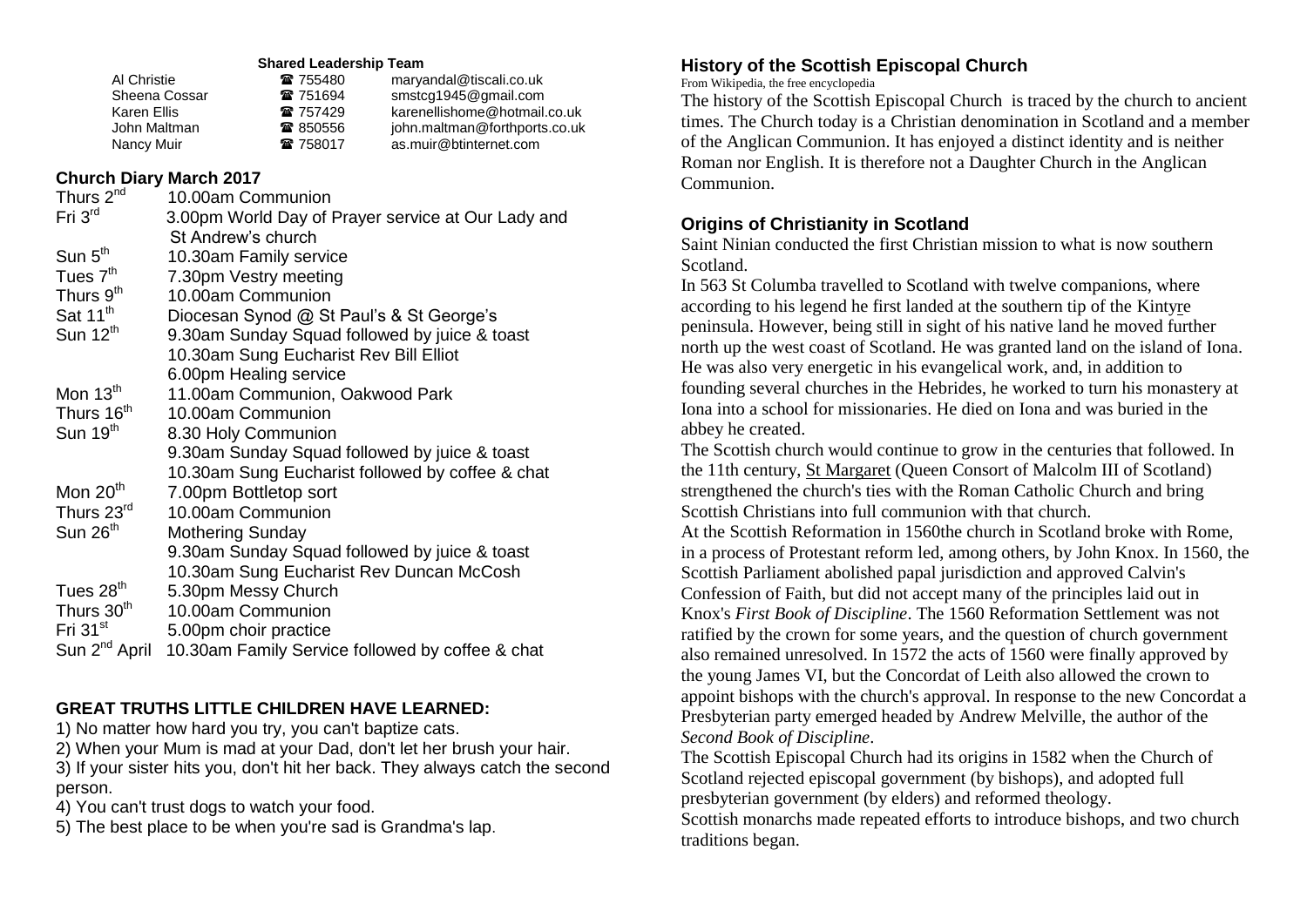#### I want to tell you a story

It was six in the morning and I was waiting for the train in Gala to leave and go west for my annual pilgrimage to Grangemouth known as the Christmas work dinner. As the train got closer there was a large light in the darkness shinning bright overhead, it was not a star; it's just it never gets dark in Grangemouth!!! The works night out is a good social event, no expense spared, dinner, drink and no water into wine, just plenty of wine and more, be merry was the cry. As I looked around I noticed that after now 17 years I was one of the more senior people there with lots of new faces filling the ranks. Good time was had by all and it was now time to move the party on to a different venue, so it up to us older ones to arrange taxis to move everyone on into Falkirk to find a new watering hole. Bear with me, the purpose of this story is coming if you have not worked it out yet. It was still early doors when I noticed one of the young lads starting to act like a Gerry Anderson Puppet without any strings. I was asked to see if he was ok, no trouble I said, how hard could that be. I went across and asked how he was and suggested he got a taxi home, "John" was the reply, and "you're the best" remember this for future reference!! Then came the management asking for him to leave the premises and on the other hand I have this muppet trying to be my best friend and wanting more drink. At last with help I got him to the taxi rank but he was sinking fast into the pavement. As no taxi would take him, I managed to persuade one, as long as I would look after him on his way home. I was told the address, could not just leave him, so off we went. On the ten minute run to his house, he fell asleep, I was his best pal and he was trying to box me for whatever reason, forgot to say he was Irish, so the slang was off the scale. We got to his street to find out that we were at the wrong address, no key and he was now sleeping against someone's door and to make thing worse I had left my coat back in Falkirk, I was now on my own and a cold reasoning was setting in on my predicament, only a short time ago I was having a great time and then asked to see if this young lad was OK.

I should not have worried, I should have remembered that you are never alone. The door of this house opened and this man appeared in a white vest and pants!!! Are you ok he said, I quickly apologised and told him what had happened. He didn't know me or my friend from work who was unconscious on his door step and would you believe it, in a heartbeat he asked us in off the street, coming out onto the street to give me a hand to carry him into his own home. I really could not believe this kind and caring gentleman and even now, I don't even know his name. What would you have done, closed the door on me. Maybe for us at St Peters we are just waiting on another door opening, you just never know when that will be and for the right reasons.

John Maltman

#### **Statement from +John 11/02/2017**

'I am sad to tell you that the plan for a joint appointment of an Area Priest for Gala & Selkirk and Tutor for the Scottish Episcopal Institute cannot now proceed. St Mellitus College in London have indicated that they do not after all have the resources to support us in this whilst maintaining their work elsewhere.

I know that this will cause deep disappointment. It is a feeling I share, not just because it seemed such a promising solution but also because it has diverted us from pursuing other options. All I can say is that everyone involved, the joint appointment group, the Scottish Episcopal Institute and I, have acted in good faith and were quite taken aback when St Mellitus College indicated that this could not be one of their present priorities. This comes for them after a period in which they have appointed a new Principal with all the reassessment of priorities that implies.

Our Provincial training institute must now take stock. They have tentative plans, but these no longer involve a joint appointment with us. This means we are back where we started some time ago. And although I know there has been a lot of learning over the past eighteen months, and the leadership team has been tremendous, as have your interim pastors and others who have helped out, you will be feeling understandably weary.

This is clearly a time for us to take stock too and to consider whether there are ways forward that God is calling us to follow. For me it is now a priority to work with both charges to discern what the Spirit is saying to us. Your prayers and mine for everyone involved are vital and will make all the difference.

+John

This is indeed VERY disappointing news. However as we – members of the SLT including both our Interim Pastors – have come to trust and support each other and work together for our church and you as members of St Peter's family have also trusted and supported us so we can and will continue to do this for as long as God wants us to. In this modern age we have become accustomed to instant solutions so perhaps one of the things God wants us to learn is patience. We need to remember the positive things that have happened over the past few months – for me some of those are the various preachers who have visited us and interpreted the scriptures and Gospel in different and interesting ways.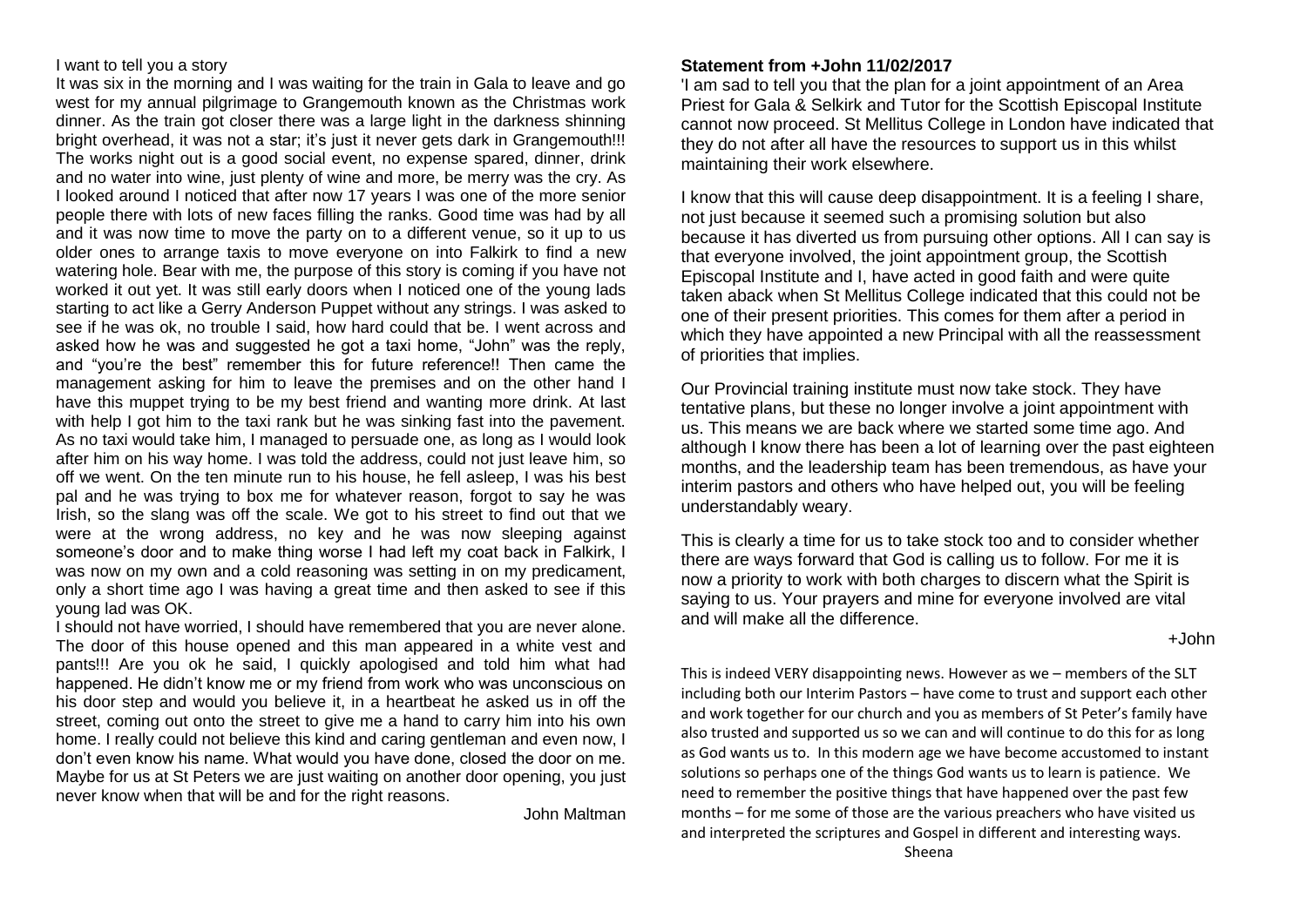# **LENT STUDY GROUP**





Starts Sunday 5<sup>th</sup> March after church.

Bring your lunch to 1 Kingsknowe Drive – we could car-share from church.

We will be looking at the film "Chocolat" and using this as the basis for the Lent study.

Nancy has copies of the accompanying book "Christ and the Chocolaterie"



### **ST PETER'S CHURCH WEB SITE**

The original one was created some years ago, but it is now not possible to make changes, so a new one is being developed with help from the Diocese Communications Coordinator.

To truly reflect what our congregation would like to see in this new 'tool', I am going to ask you to tell me what you would like to see. To this end I shall be putting up a large sheet of paper – titled "ST PETER'S WEBSITE THOUGHTS"

With it there will be post-it notes and pencils. Then I would like, as many persons as possible, to put your ideas on a post-it note, and to place it on the "THOUGHTS" sheet. Please respond, I will have the sheet displayed for a number of Sundays.

Of course e-mail messages will also be acceptable to brianpudnes@gmail.com

# **LENT SUPPERS 2017**

We will be holding another series of Lent Suppers and Talks in the **Trinity Centre** each **Tuesday** during Lent.

## March 7<sup>th</sup> THE MUSIC OF LENT March 14<sup>th</sup> THE ART OF LENT March 21st **THE WORSHIP OF LENT** March 28<sup>th</sup> THE HYMNS OF LENT April 4<sup>th</sup> THE MEANING OF LENT

You are invited to join us for **supper** at **7pm** followed by the talk and discussion or if you can't make the supper then you are welcome to join us for the **talk and discussion** at **8pm**. We look forward to seeing you.

Holy Trinity Church, Melrose SC000966



Did you know that you can remover felt pen marks with toothpaste?

It can also be used to remove scratches from car paintwork, your glasses, mobile phone and tablet screens, DVDs

Just remember it is also good for cleaning you teeth!!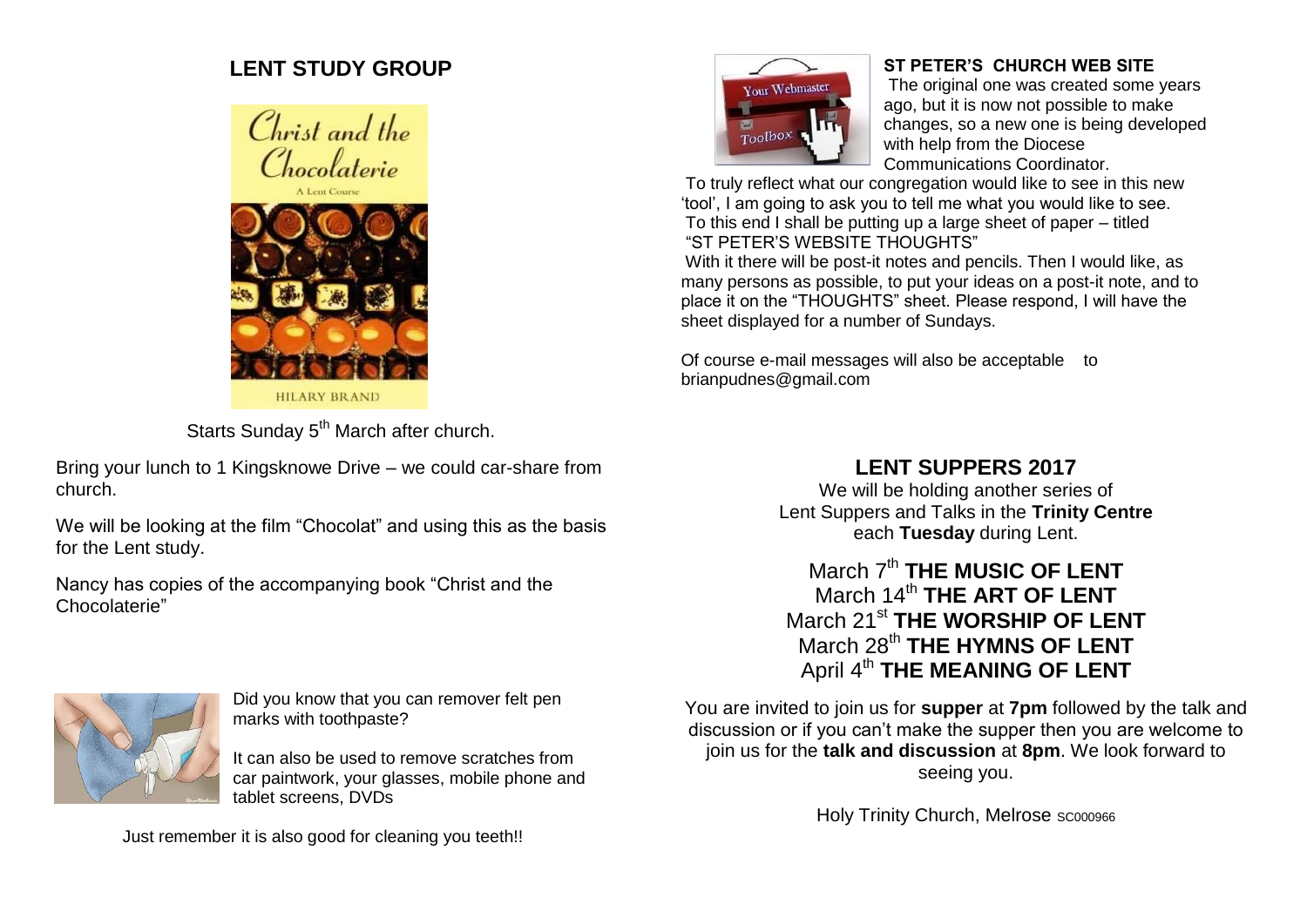Those who were able to forgive their former enemies were able also to return to the outside world and rebuild their lives, no matter what the physical scars. Those who nursed their bitterness remained invalids. It was as simple and as horrible as that.

And still I stood there with the coldness clutching my heart. But forgiveness is not an emotion - I knew that too. Forgiveness is an act of the will, and the will can function regardless of the temperature of the heart.

"Jesus, help me!" I prayed silently "I can lift my hand. I can do that much. You supply the feeling."

And so woodenly, mechanically, I thrust my hand into the one stretched out to me. And as I did, an incredible thing took place. The current started in my shoulder, raced down my arm, sprang into our joined hands. And then this healing warmth seemed to flood my whole being, bringing tears to my eyes. "I forgive you, brother!" I cried. "With all my heart!"



Robert Burns whom I quoted earlier, gave the world an anthem for forgiveness in the song 'Auld Lang Syne'.

Should auld acquaintance be forgot and never brought to mind, should auld acquaintance be forgot for auld lang syne. And here's a hand my trusty fier and gies a hand o thine, we'll tak a cup o kindness yet for auld lang syne.

Bill Elliot.



## Dominical Commandments

ominical Commandments are church speak for

'Commandments of the Lord'. The Lord being Jesus. We are familiar with the Great Commandment - 'Love God and your neighbour as yourself and others such 'Do this in remembrance of me', 'Go and make disciples of all nations.'

Today I want to talk about another, which is perhaps the most difficult one for us.

"And when you stand praying, if you hold anything against anyone, forgive him, so that your Father in heaven may forgive you your sins." (Mark 11:25-26 NIV)

We find constant reference in the Gospels and Epistles about being a forgiving people. It is not an option but a command. Although it is easy to say I'm not so sure that it is easy to do. Forgiveness is a double edged sword. We ask for forgiveness for ourselves but also have to be forgiving of others. Forgiveness only works though if we repent of what we have done and in turn we can really only forgive someone if they ask us for forgiveness.

In Tam O' Shatner, Burns speaks of Tam's wife back at home, 'there sits our sulky, sullen dame, gathering her brows like gathering storm, Nursing her wrath to keep it warm.' In Mathew's version of the Lord's prayer the word debts is used instead sins. This reminds us of a debt owed that we have to let go. We cannot both forgive and hold onto the debt. It takes effort to do so and we end up like Tam o Shanter's wife nursing our wrath to keep it warm. Damaging to ourselves and others.

I don't know how I would fare if I were ever in a position to have to forgive someone of some unspeakable crime against myself or a loved one but I need to remember that forgiveness is not the same as forgetting about or condoning some action. There have been some outstanding examples of such forgiveness in our own time.